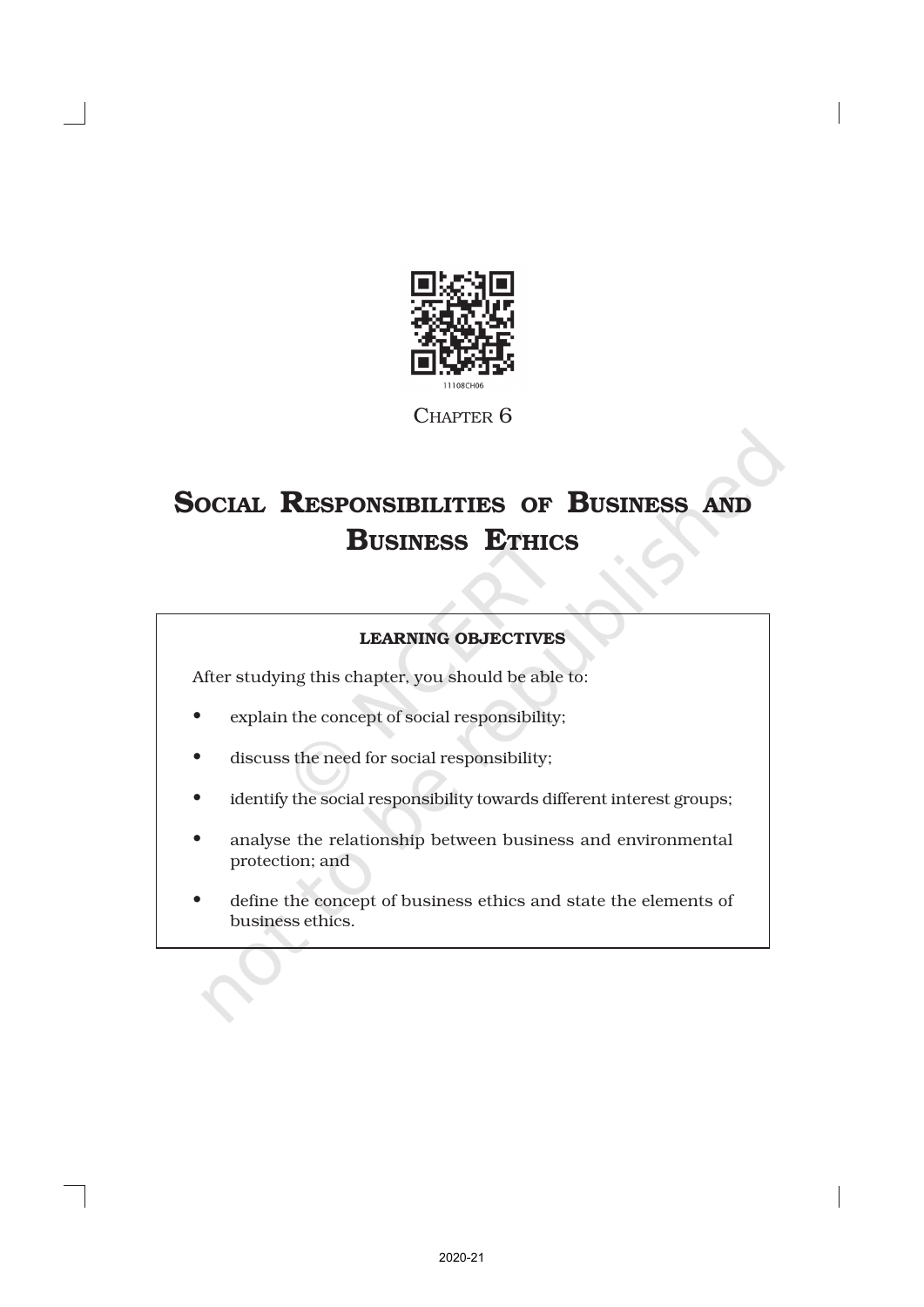Mani is a young newspaper reporter and has been writing for almost six months on malpractices by business enterprises including such issues as misleading advertisements, supply of adulterated products, poor working conditions, environmental pollution, bribing government officials, and so on. He has started believing that business people tend to do anything to mint money. He happens to take an interview of Mr. Raman Jhunjhunwala, chairman of a leading truck manufacturing company which is known for its fair dealing with customers, employees, investors as well as other social groups. Through this interview, Mani develops the understanding that it is possible for a business enterprise to be socially responsible and ethically upright and, at the same time, be highly profitable. He then gets busy with studying more about the social responsibility of business and business ethics.

# **6.1 INTRODUCTION**

A business enterprise should do business and earn money in ways that fulfill the expectations of the society. Every individual living in society has certain obligations towards society. He has to respect social values and norms of behaviour. A business enterprise is permitted by society to carry on industrial or commercial activities and thereby earn profits. But it is obligatory on part of the business enterprise not to do anything, that is undesirable from society's point of view. Manufacture and sale of adulterated goods, making deceptive advertisements, not paying taxes which are due, polluting the environment and exploiting workers are some examples of socially undesirable practices which may increase the profit of enterprises but which have adverse effect on society at large. On the other hand, supplying good quality goods, creating healthy working conditions, honestly paying taxes prevention/installing pollution devices in the factory, and sincerely attending to customer complaints are examples of socially desirable practices which improve the image of enterprises and also make them profitable. In fact, it is through socially responsible and ethically upright behaviour that business enterprises can get durable success.

# 6.2 CONCEPT OF SOCIAL RESPONSIBILITY

Social responsibility of business refers to its obligation to take those decisions and perform those actions which are desirable in terms of the objectives and values of our society. The assumption of social responsibilities by business enterprises implies that they respect the aspirations of society and would try their best to contribute to the achievement of these aspirations along with their profit interests. This idea is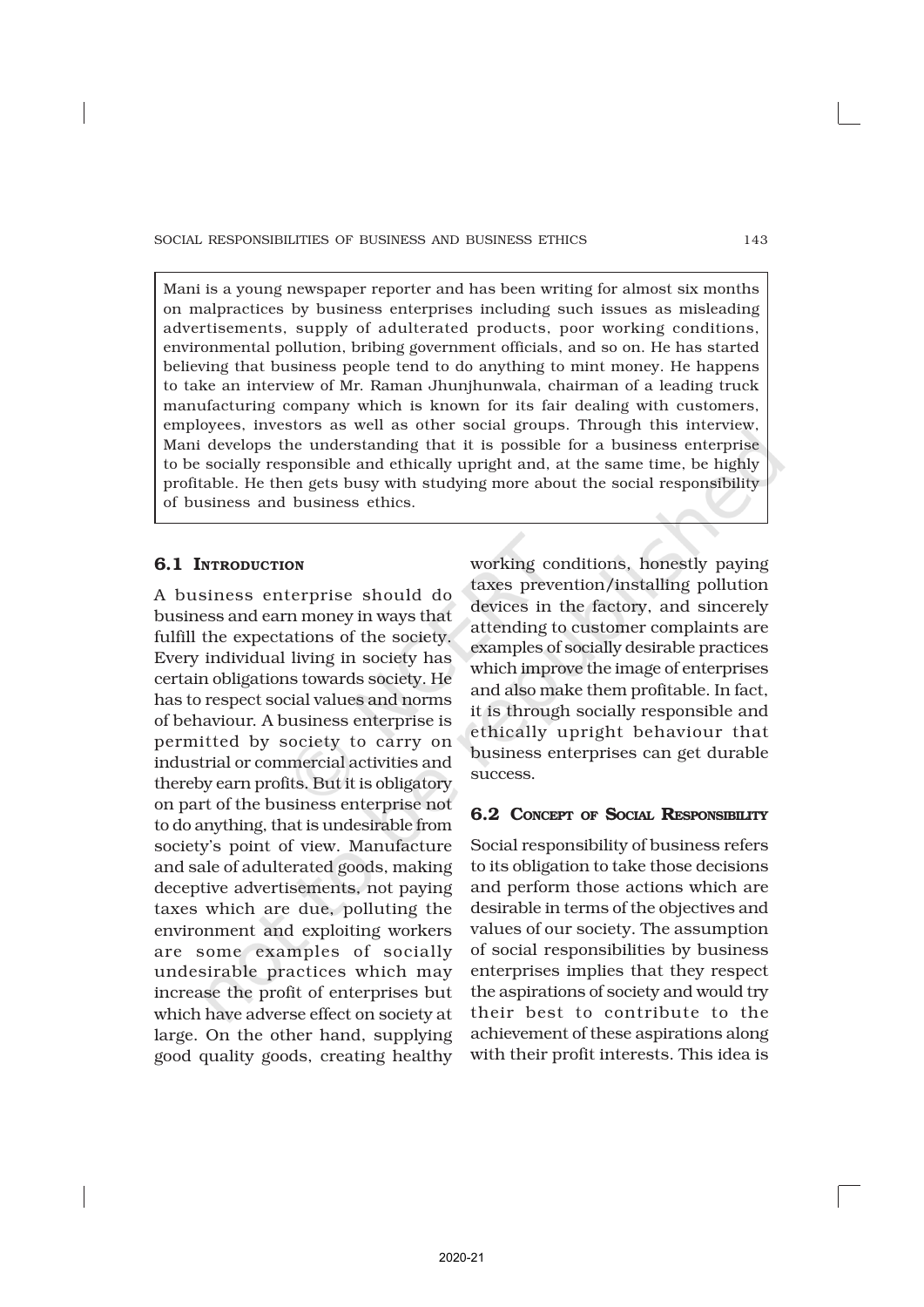in contrast to the common notion that business exists only for maximising profits for its owners and it is irrelevant to talk of public good. It follows that a responsible business, and indeed any responsible member of society, must act with due concern for the effects on the lives of other people.

In this sense, social responsibility is broader than legal responsibility of business. Legal responsibility may be fulfilled by mere compliance with the law. Social responsibility is more than that. It is a firm's recognition of social obligations even though not covered by law, along with the obligations laid down by law. In other words, social responsibility involves an element of voluntary action on the part of business people for the benefit of society.

# 6.3 NEED FOR SOCIAL RESPONSIBILITY

What is the right thing to do when it comes to social responsibility? Should

a business enterprise be run for the benefit of its owners who may desire to get as much profit as is possible or else, it needs to be responsible for serving the interest of other sections of society such as customers, employees, suppliers, government and community? The very concept of social responsibility implies that it is essentially an ethical issue, since it involves the question of what is morally right or wrong in relation to the firm's responsibilities. Social responsibility also has an element of voluntary action on the part of the business person who may feel free to perform or not to perform such responsibilities. They may also exercise their freedom for deciding the extent to which they would like to serve various sections of society. In fact, all business people do not feel equally responsible towards society. There has been a debate, for some time now whether business should assume social

### Corporate Social Responsibility

Corporate sustainability refers to the role that companies can play in meeting the agenda of sustainable development and entails a balanced approach to economic progress, social progress and environmental protection.

There is no single universally accepted definition of CSR, each definition that currently exists underpins the impact that businesses have on society at large and the societal expectations of them.

- i. The European Commission defines CSR as "the responsibility of enterprises for their impacts on society".
- ii. The World Business Council for Sustainable Development defines CSR as "the continuing commitment by business to contribute to economic development while improving the quality of life of the workforce and their families, as well as, of the community and society at large".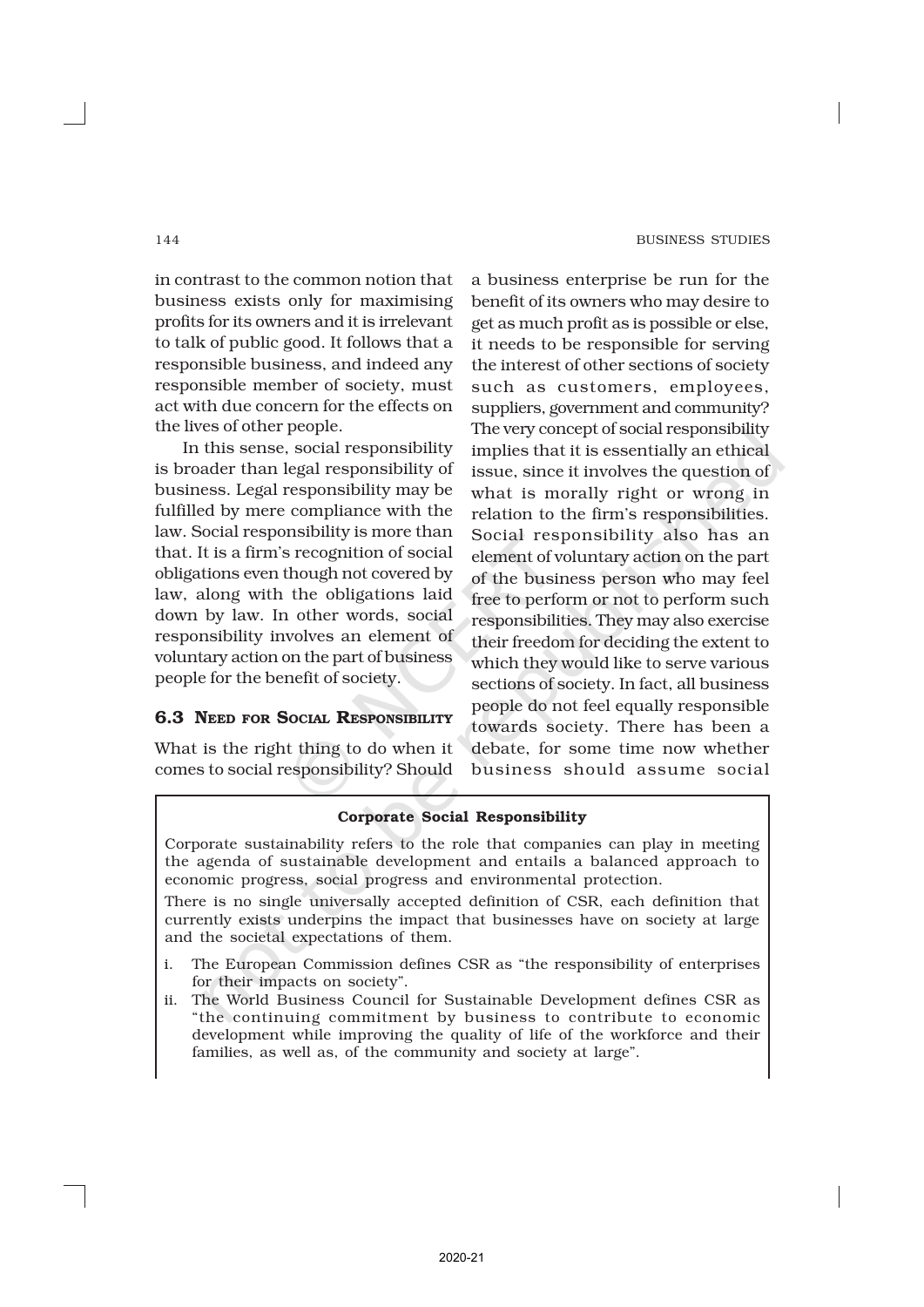In India, the concept of CSR is governed by Clause 135 of the Companies Act, 2013, which was passed by both the Houses of the Parliament, and had received the assent of the President of India on 23 August 2013.

The CSR provisions within the Act is applicable to companies with an annual turnover of 1,000 crore and more, or a net worth of Rs. 500 crore and more, or a net profit of Rs. 5 crore and more.

- 1. The new rules, which are applicable from the fiscal year 2014-15 onwards, also require companies to setup a CSR committee consisting of their board members, including at least one independent director.
- 2. The Act encourages companies to spend at 2% of their average net profit in the previous three years on CSR activities.
- 3. The indicative activities, which can be undertaken by a company under CSR, have been specified under Schedule VII of the Act.
- 4. Only CSR activities undertaken in India will be taken into consideration.
- 5. Activities meant exclusively for employees and their families will not qualify under CSR.

responsibilities or not. Some people strongly believe that a firm's only social responsibility is towards its owners. Some others, however, hold an opposite view and argue that the firm has a social responsibility to serve all sections of society who are affected by its decisions and actions. It would be useful to understand the arguments offered both in favour of and against the assumption of social responsibilities by business.

# 6.3.1 Arguments for Social Responsibility

(i) Justification for existence and growth: Business exists for providing goods and services to satisfy human needs. Though, profit motive is an important justification for undertaking business activity, it should be looked

upon as an outcome of service to the people. In fact, the prosperity and growth of business is possible only through continuous service to society. Thus, assumption of social responsibility by business provides justifications for its existence and growth.

(ii) Long-term interest of the firm: A firm and its image stands to gain maximum profits in the long run when it has its highest goal as 'service to society'. When increasing number of members of society — including workers, consumers, shareholders, government officials, feel that business enterprise is not serving its best interest, they will tend to withdraw their cooperation to the enterprise concerned. Therefore, it is in its own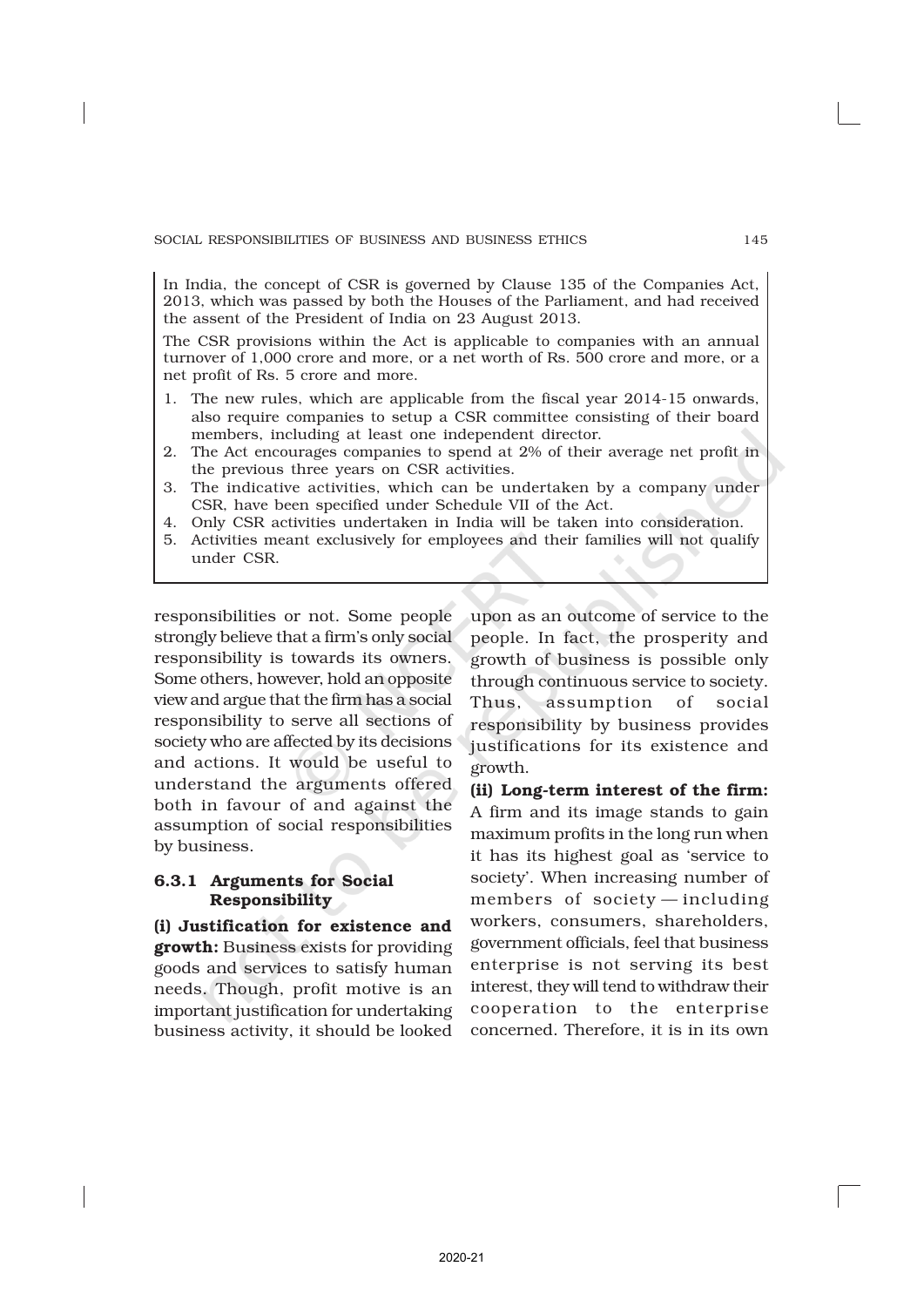interest if a firm fulfills its social responsibility. The public image of any firm would also be improved when it supports social goals.

(iii) Avoidance of government regulation: From the point of view of a business, government regulations are undesirable because they limit freedom. Therefore, it is believed that businessmen can avoid the problem of government regulations by voluntarily assuming social responsibilities, which helps to reduce the need for new laws. (iv) Maintenance of society: The argument here is that laws cannot be passed for all possible circumstances. People who feel that they are not getting their due from the business may resort to anti-social activities, not necessarily governed by law. This may harm the interest of business itself. Therefore, it is desirable that business enterprises should assume social responsibilities. (v) Availability of resources with **business:** This argument holds that business institutions have valuable financial and human resources which can be effectively used for solving problems. For example, business has a pool of managerial talent and capital resources, supported by years of experience in organising business activities. It can help society to tackle its problems better, given the huge financial and human resources at its disposal.

(vi) Converting problems into opportunities: Related with the preceding argument is the argument that business with its glorious history of converting risky situations into profitable deals, can not only solve social problems but it can also make them effectively useful by accepting the challenge.

(vii) Better environment for doing **business:** If business is to operate in a society which is full of diverse and complicated problems, it may have little chance of success. Therefore, it is argued that the business system should do something to meet needs before it is confronted with a situation when its own survival is endangered due to enormous social illnesses. A society with fewer problems provides better environment for a firm to conduct its business.

(viii) Holding business responsible for social problems: It is argued that some of the social problems have either been created or perpetuated by business enterprises themselves. Environmental pollution, unsafe workplaces, corruption in public institutions, and discriminatory practices in employment are some of these problems. Therefore, it is the moral obligation of business to get involved in solving these problems, instead of merely expecting that other social agencies will deal with them on their own.

# 6.3.2 Arguments against Social Responsibility

Major arguments against social responsibility are:

(i) Violation of profit maximisation objective: According to this argument, business exists only for profit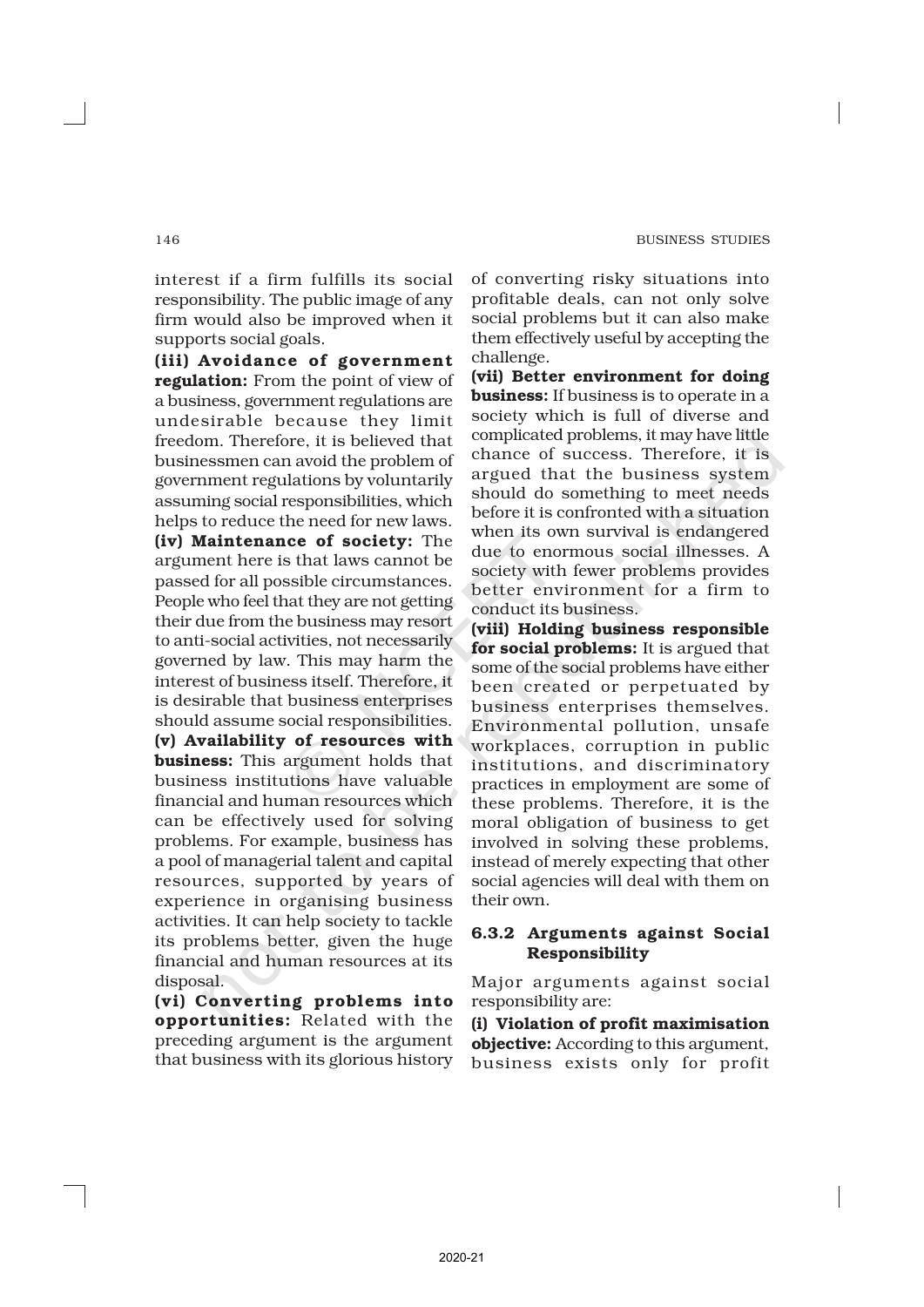maximisation. Therefore, any talk of social responsibility is against this objective. In fact, business can best fulfill its social responsibility if it maximises profits through increased efficiency and reduced costs.

(ii) Burden on consumers: It is argued that social responsibilities like pollution control and environmental protection are very costly and often require huge financial investments. In such circumstances, businessmen are likely to simply shift this burden of social responsibility by charging higher prices from the consumers instead of bearing it themselves. Therefore, it is unfair to tax the consumers in the name of social responsibility.

(iii) Lack of social skills: All social problems cannot be solved the way business problems are solved. In fact, businessmen do not have the necessary understanding and training to solve social problems. Therefore, according to this argument, social problems should be solved by other specialised agencies.

(iv) Lack of broad public support: Here the argument is that the public in general does not like business involvement or interference in social programmes. Therefore, business cannot operate successfully because of lack of public confidence and cooperation in solving social problems.

# 6.3.3 Reality of Social Responsibility

On the basis of the above arguments for and against social responsibility, one may wonder what the businessmen do in reality. Do they concentrate on

profit maximisation? Or, do they support social goals? The fact is that one of the most important recent changes in the attitude of business people has been the realisation that they have social obligations to fulfill besides ensuring their own existence through profitable activity. Of course, part of this realisation is not genuine and takes the form of lip service, which is thought necessary to ensure the survival of private enterprise. But at the same time it cannot be denied that private business does partly realise and recognise the hard reality that a privately owned firm has to meet the challenge of a democratic society, where all people have certain human rights and therefore, can demand responsible conduct from business. Unless the business sets its house in order, changes its outlook and is prepared to play its legitimate role as an organ of society, it has little chance of success. It will be useful here to go into some of the reasons and factors, which have forced and persuaded businessmen to consider their responsibilities and the conditions which were favourable to the development of business concern with social responsibility. Some of the more important among them are:

(i) Threat of public regulation: Democratically elected governments of today are expected to act as welfare states whereby they have to take care of all sections of society. Thus, where business institutions operate in a socially irresponsible manner, action is taken to regulate them for safeguarding people's interest. This threat of public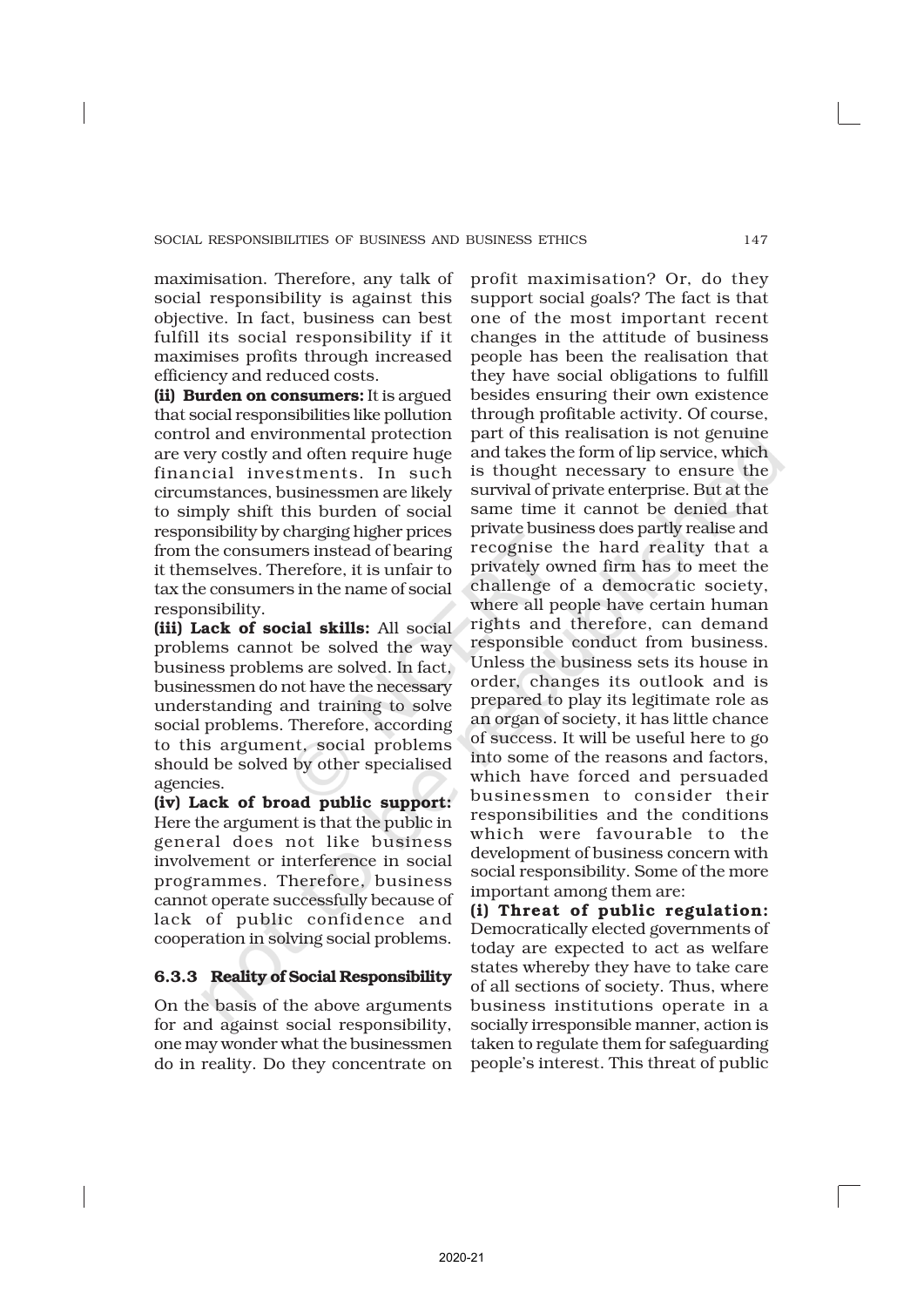regulation is one important reason due to which business enterprise feels concerned with social responsibility.

(ii) Pressure of labour movement: Over the last century or so, labour has become far more educated and organised. Accordingly, labour movement for extracting gains for the working class throughout the world has become very powerful. This has forced business enterprises to pay due regard to the welfare of workers instead of following a policy of 'hire and fire' under which they could deal with workers at their will.

(iii) Impact of consumer consciousness: Development of education and mass media and increasing competition in the market have made the consumer conscious of his right and power in determining market forces. The principle of *caveat emptor* (or let the buyer beware) has been substituted by the principle of 'customer is king'. Business enterprises have started following customer oriented policies.

(iv) Development of social standard for business: Businesses are no longer considered merely money crazy entities, which can be allowed to mint money at any cost and get away with any kind of business practices. New social standards consider economic activity of business enterprises as legitimate but with the condition that they must also serve social needs. No business can be done in isolation from society. It is the society that permits business to exist and grow and it is on the basis of social standards that business functioning is to be ultimately judged.

(v) Development of business education: Development of business education with its rich content of social responsibility has made more and more people aware of the social purpose of business. Educated persons as consumers, investors, employees, or owners have become more sensitive towards social issues than was the case earlier, when such education was not available.

(vi) Relationship between social interest and business interest: Business enterprises have started realising the fact that social interest and business interest are not contradictory. Instead, these are complementary to each other. The feeling that business can grow only through exploitation of society has given way to the belief that long-term benefit of business lies in serving the society well. So also, a useful institution like business is recognised as an essential element of a modern civilised society.

(vii) Development of professional, managerial class: Professional management education in universities and specialised management institutes have created a separate class of professional managers who have got an altogether different attitude towards social responsibility as compared to the earlier class of owner manager. Professional managers are more interested in satisfying a multiplicity of interest groups in society for running their enterprises successfully than merely following profit goals.

These and a number of other social and economic forces have combined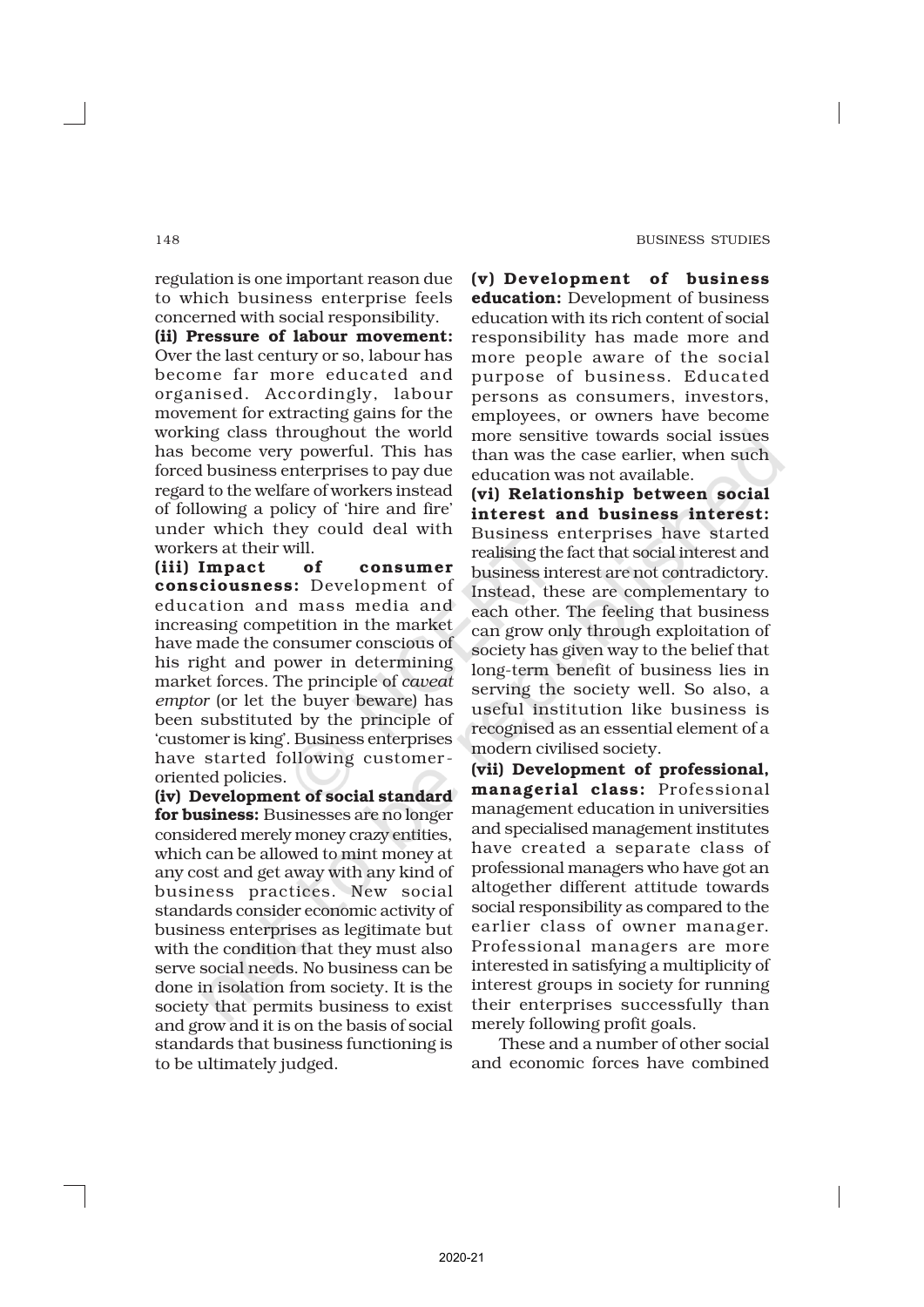together to make business a socioeconomic activity. Business is no longer a mere occupation; it is an economic institution that has to reconcile its short-term and long range economic interests with the demands of the society in which it functions. Essentially, it is this which gives rise to the general and specific social responsibilities of business. While there is no denial of the fact that business is essentially an economic enterprise and that it must ultimately justify itself on economic performance, it is also true that business is an organ of society and as such it must justify its continuance by fulfilling its roles and responsibilities of society.

# 6.4 KINDS OF SOCIAL RESPONSIBILITY

Social responsibility of business can broadly be divided into four categories, which are as follows:

- (a) Economic responsibility: A business enterprise is basically an economic entity and, therefore, its primary social responsibility is economic i.e., produce goods and services that society wants and sell them at a profit. There is little discretion in performing this responsibility.
- (b) Legal responsibility: Every business has a responsibility to operate within the laws of the land. Since these laws are meant for the good of the society, a law abiding enterprise is a socially responsible enterprise as well.
- (c) Ethical responsibility: This includes the behaviour of the firm

that is expected by society but not codified in law. For example, respecting the religious sentiments and dignity of people while advertising for a product. There is an element of voluntary action in performing this responsibility.

(d) Discretionary responsibility. This refers to purely voluntary obligation that an enterprise assumes, for instance, providing charitable contributions to educational institutions or helping the affected people during floods or earthquakes. It is the responsibility of the company management to safeguard the capital investment by avoiding speculative activity and undertaking only healthy business ventures which give good returns on investment.

# 6.5 SOCIAL RESPONSIBILITY TOWARDS **DIFFERENT INTEREST GROUPS**

Once the social objective of business is recognised, it is important to know to whom and for what the business and its management are responsible. Obviously, a business unit has to decide in which areas it should carry out social goals. Some of the specific responsibilities and enterprise may be outlined as under:

(i) Responsibility towards the shareholders or owners: A business enterprise has the responsibility to provide a fair return to the shareholders or owners on their capital investment and to ensure the safety of such investment. The corporate enterprise on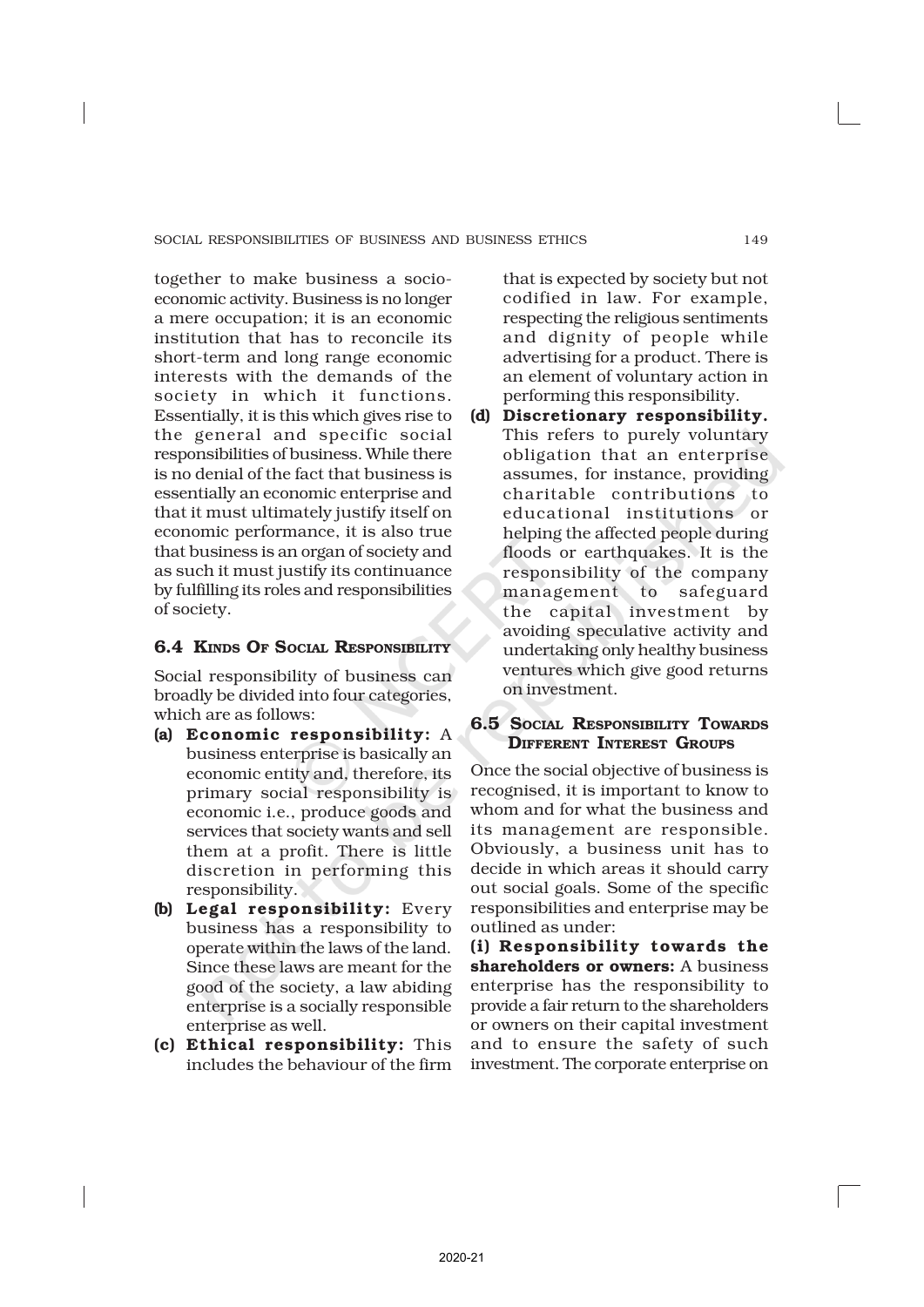a company form of organisation must also provide the shareholders with regular, accurate and full information about its working as well as schemes of future growth.

(ii) Responsibility towards the workers: Management of an enterprise is also responsible for providing opportunities to the workers for meaningful work. It should try to create the right kind of working conditions so that it can win the cooperation of workers. The enterprise must respect the democratic rights of the workers to form unions. The worker must also be ensured of a fair wage and a fair deal from the management.

(iii) Responsibility towards the consumers: Supply of right quality and quantity of goods and services to consumers at reasonable prices constitutes the responsibility of an enterprise toward its customers. The enterprise must take proper precaution against adulteration, poor quality, lack of desired service and courtesy to customers, misleading and dishonest advertising, and so on. They must also have the right of information about the product, the company and other matters having a bearing on their purchasing decision.

(iv) Responsibility towards the government and community: An enterprise must respect the laws of the country and pay taxes regularly and honestly. It must behave as a good citizen and act according to the well accepted values of the society. It must protect the natural environment and should avoid bad, effluent, smoky chimneys, ugly buildings dirty working conditions. It must also develop a proper image in society through continuous interaction with various groups of people.

# 6.6 BUSINESS AND ENVIRONMENTAL **PROTECTION**

Protection of the environment is a serious issue that confronts business managers and decision makers. The environment is defined as the totality of man's surroundings — both natural and man-made. These surroundings are also in the nature of resources, that are useful for human life. The resources may also be called natural resources like land, water, air, fauna and flora and raw materials; or manmade resources such as cultural heritage, socio-economic institutions and the people. It is widely recognised that the quality of the environment is fast deteriorating particularly due to industrial activity. This is a common sight around major cities like Kanpur, Jaipur, Delhi, Panipat, Kolkata, and others, in various states of our country. Their emissions are seriously affecting the health of the people. Pollution — the injection of harmful substances into the environment is, in fact, largely the result of industrial production. Since some waste is inevitable in the use of materials and energy, the manufacturers face a great challenge in minimising the adverse impact of this waste by using proper technologies. Protection of the environment is good for all of us.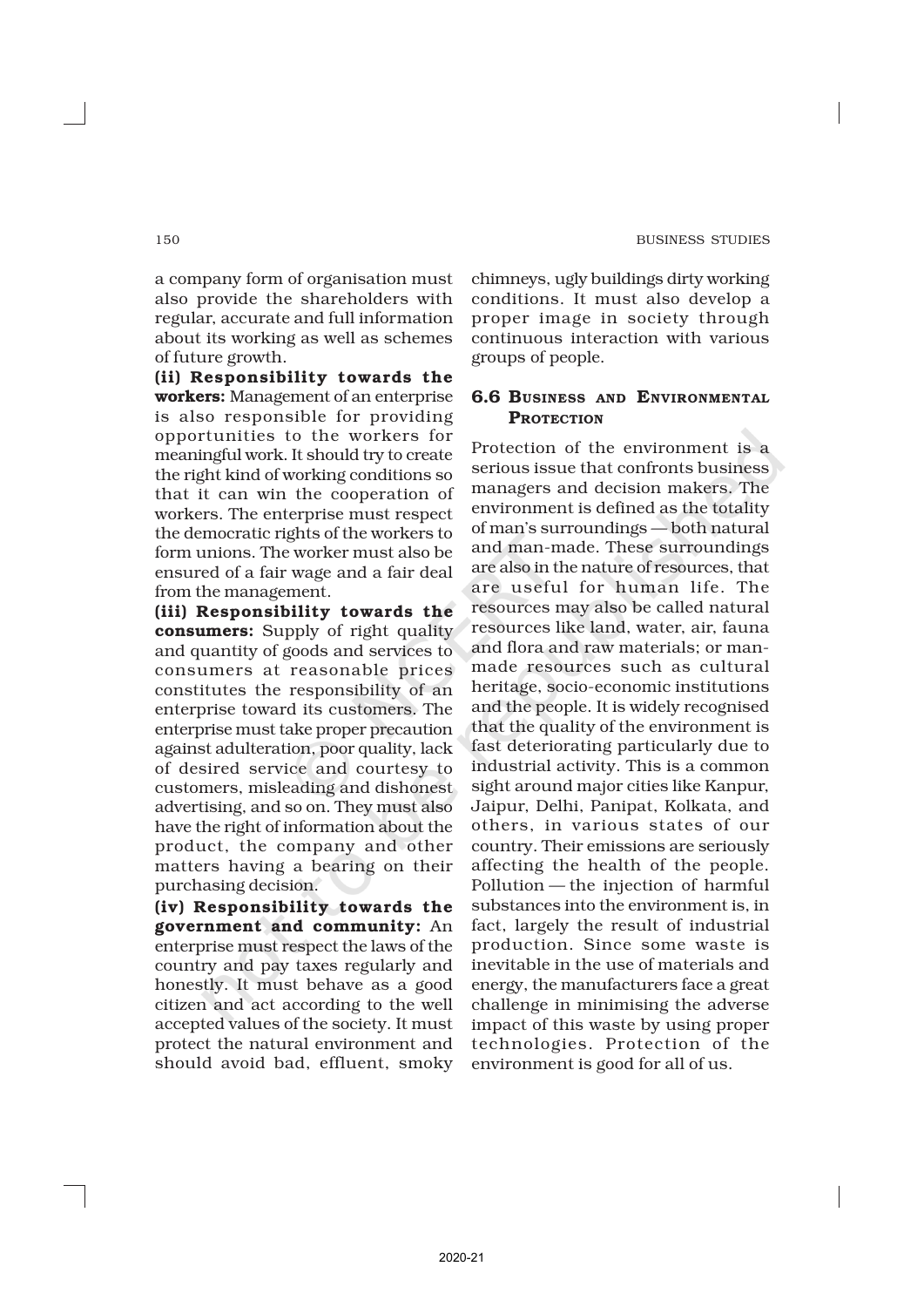Pollution changes the physical, chemical and biological characteristics of air, land and water. Pollution harms human life and the life of other species. It also degrades living conditions while wasting or depleting raw material resources. The country's cultural heritage is also affected and it is becoming increasingly difficult to protect all historical monuments. Pollution exists because the environment can absorb only a limited amount of pollutants and wastes. Some hazardous wastes or toxic by-products and chemicals are termed as hazardous pollutants because they have toxic characteristics that the environment can not assimilate. Pollution thus causes risks to environmental quality, human health and damage to natural and man-made resources. Protection of the environment is directly related to the control of pollution.

# 6.6.1 Causes of Pollution

It must be recognised that all sectors of our society viz., industry, government, agriculture, mining, energy, transportation, construction, and consumers generate waste. Wastes contain pollutants which are the

materials of chemicals that have been discarded during the process of production or consumption. Pollution is caused by these pollutants which are released into the environment beyond its assimilation capacity. Among the various sources of pollution, industry is a major generator of waste in terms of both its quantity and toxicity. Business activities such as production, distribution, transport, storage, consumption of goods and services are known to be the most critical sources of environmental pollution problems. Many business enterprises have been responsible for causing (i) air, (ii) water (iii) land, and (iv) noise pollution.

These types of pollution are discussed as follows:

(i) Air pollution: Air pollution is the result of a combination of factors which lowers the air quality. It is mainly due to carbon monoxide emitted by automobiles which contributes to air pollution. Similarly, smoke and other chemicals from manufacturing plants pollute the air. Resultant air pollution has created a hole in the ozone layer leading to dangerous warming of the earth.

(ii) Water pollution: Water becomes polluted primarily from chemical and waste dumping. For years, business

| <b>Environmental Problems</b>    |  |                                                                           |
|----------------------------------|--|---------------------------------------------------------------------------|
| natural environment. These are:  |  | The United Nations has identified eight problems that cause damage to the |
| (i) Ozone depletion              |  | (v) Freshwater quality and quantity                                       |
| (ii) Global warming              |  | (vi) Deforestation                                                        |
| (iii) Solid and hazardous wastes |  | (vii) Land degradation                                                    |
| (iv) Water pollution             |  | (viii) Danger to biological diversity                                     |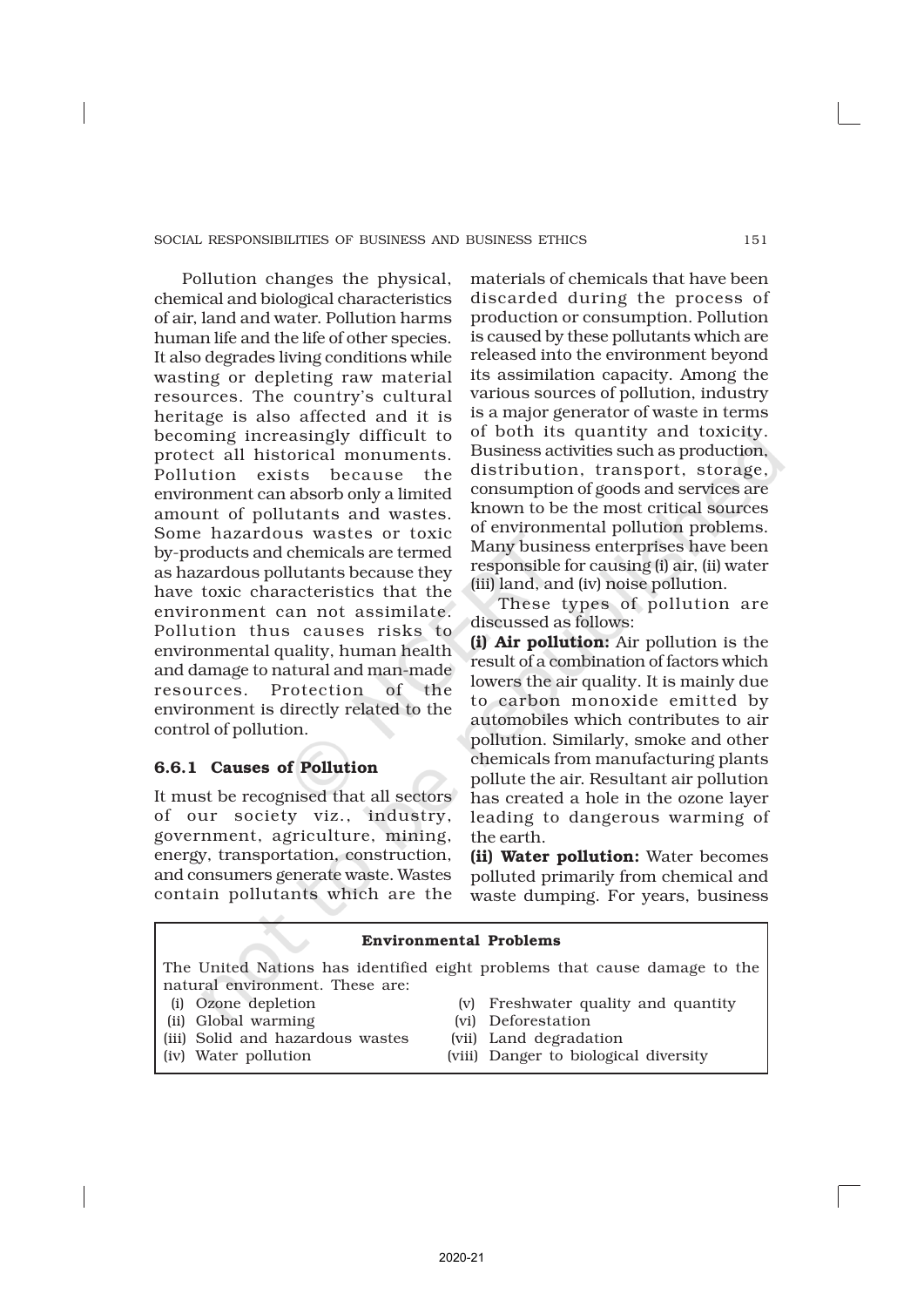enterprises have been dumping waste into rivers, streams and lakes with little regard for the consequences. Water pollution has led to the death of several animals and posed a serious threat to human life.

(iii) Land pollution: Dumping of toxic wastes on land causes land pollution. This damages the quality of land making it unfit for agriculture or plantation. Restoring the quality of the land that has already been damaged is a big problem.

(iv) Noise pollution: Noise caused by the running of factories and vehicles is not merely a source of annoyance but is also a serious health hazard. Noise pollution can be responsible for many diseases like loss of hearing, malfunctioning of the heart and mental disorder.

# 6.6.2 Need for Pollution Control

Pollution prevention or control is needed to preserve precious environmental resources and to improve the environmental quality so that the preserved resources can be utilised for the benefit of mankind and the improvement of health and wellbeing of the people. The amount of damage to a particular medium (air, water, land) varies according to the type of pollutant, the amount of pollutant disposed of, and the distance from the source of pollution. But all pollutants alter the quality of the environment and render it, to some degree, unfit to preserve normal life. People are now raising their voice loudly against pollution generating activities. Business enterprises cannot remain unaffected by environmental destruction. They need to take suitable measures for pollution control not merely to avoid criticisms against them but also to enjoy other benefits of such measures. Some of the important reasons which make a case for pollution control are as follows:

(i) Reduction of health hazards: There is increasing evidence that many diseases like cancer, heart attacks and lung complications are caused by pollutants in the environment. Pollution control measures can not only check the seriousness of such diseases but can also be supportive of a healthy life on earth.

(ii) Reduced risk of liability: It is possible that an enterprise is held liable to pay compensation to people affected by the toxicity of gaseous, liquid and solid wastes it has released into the environment. Therefore, it is sound business policy to install pollution control devices in its premises to reduce the risk of liability.

(iii) Cost savings: An effective pollution control programme is also needed to save costs of operating business. Cost savings are particularly noticeable when improper production technology results in greater wastes which leads to higher cost of waste disposal and cost of cleaning the plants.

(iv) Improved public image: As society becomes increasingly conscious of environmental quality, a firm's policies and practices for controlling wastes will increasingly influence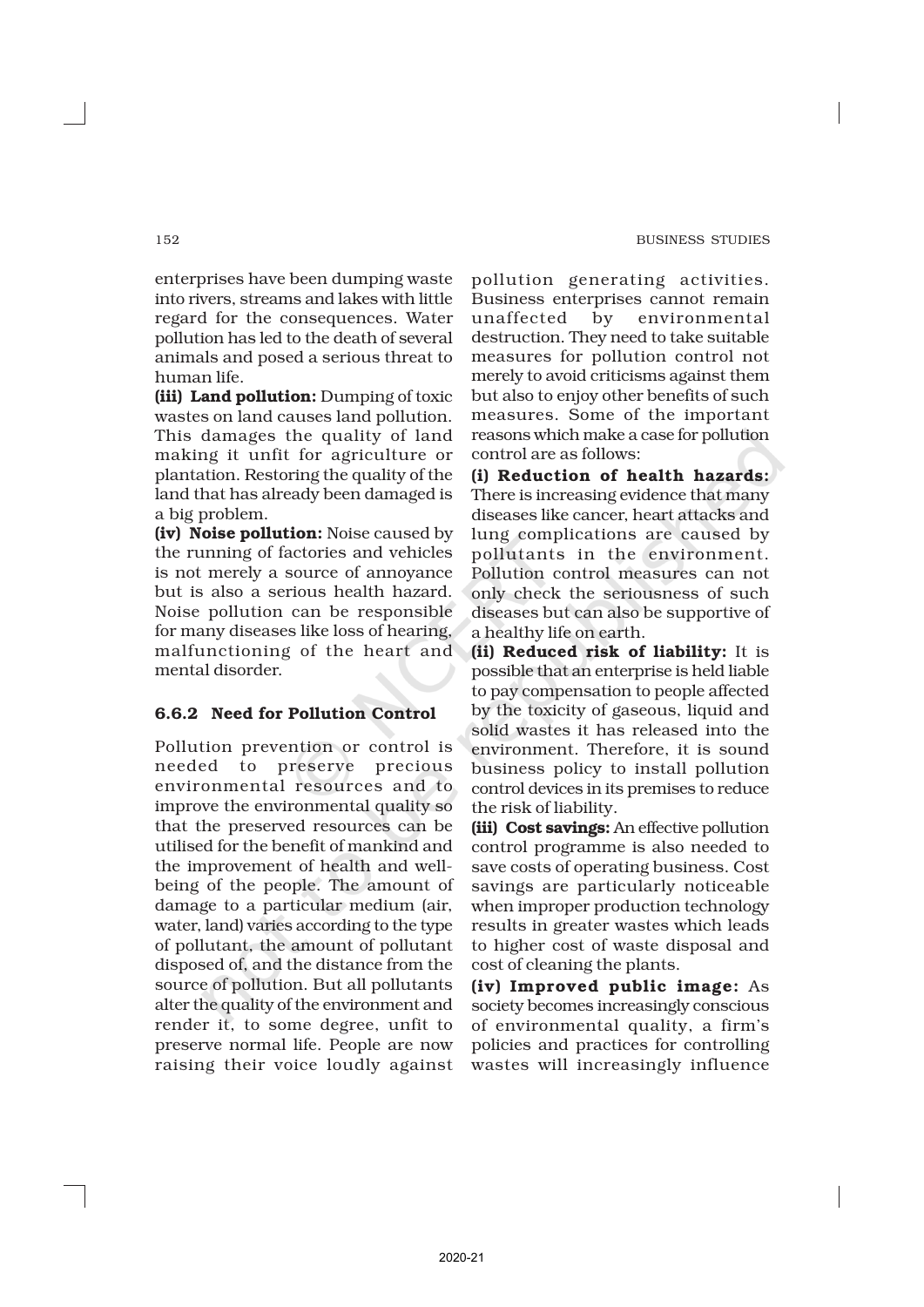people's attitude towards its working. A firm that promotes the cause for environment will be able to enjoy a good reputation and will be perceived as a socially responsible enterprise.

(v) Other social benefits: Pollution control results in many other benefits like clearer visibility, cleaner buildings, better quality of life, and the availability of natural products in a purer form.

# 6.6.3 Role of Business in Environmental Protection

Since the quality of the environment is important for all of us, we have a collective responsibility to protect it from being spoiled. Whether it is government, business enterprises, consumers, workers, or other members of society, each one can do something to stop polluting the environment. Government can enact laws to ban hazardous products. Consumers, workers and the members of society can avoid using certain products and doing things that are not environment friendly.

The business enterprises should, however, take the lead in providing their own solutions to environmental problems. It is the social responsibility of every business to take steps not only to check all sorts of pollution but also to protect environmental resources. Business enterprises are leading creators of wealth, employment, trade and technology. They also command huge financial, physical and human resources. They also have the knowhow to solve environmental pollution problems with a preventive approach

by controlling pollutants at the source. In most cases, a modification or change in the process of production, redesign of equipment, substituting poor quality materials with better ones or other innovative approaches could greatly reduce or even eliminate pollution entirely. Some of the specific steps which can be taken by business enterprises for environmental protection are as stated below:

- (i) A definite commitment by top management of the enterprise to create, maintain and develop work culture for environmental protection and pollution prevention.
- (ii) Ensuring that commitment to environmental protection is shared throughout the enterprise by all divisions and employees.
- (iii) Developing clear-cut policies and programmes for purchasing good quality raw materials, employing superior technology, using scientific techniques of disposal and treatment of wastes and developing employee skills for the purpose of pollution control.
- (iv) Complying with the laws and regulations enacted by the Government for prevention of pollution.
- (v) Participation in government programmes relating to management of hazardous substances, clearing up of polluted rivers, plantation of trees, and checking deforestation.
- (vi) Periodical assessment of pollution control programmes in terms of costs and benefits so as to increase the progress with respect to environmental protection.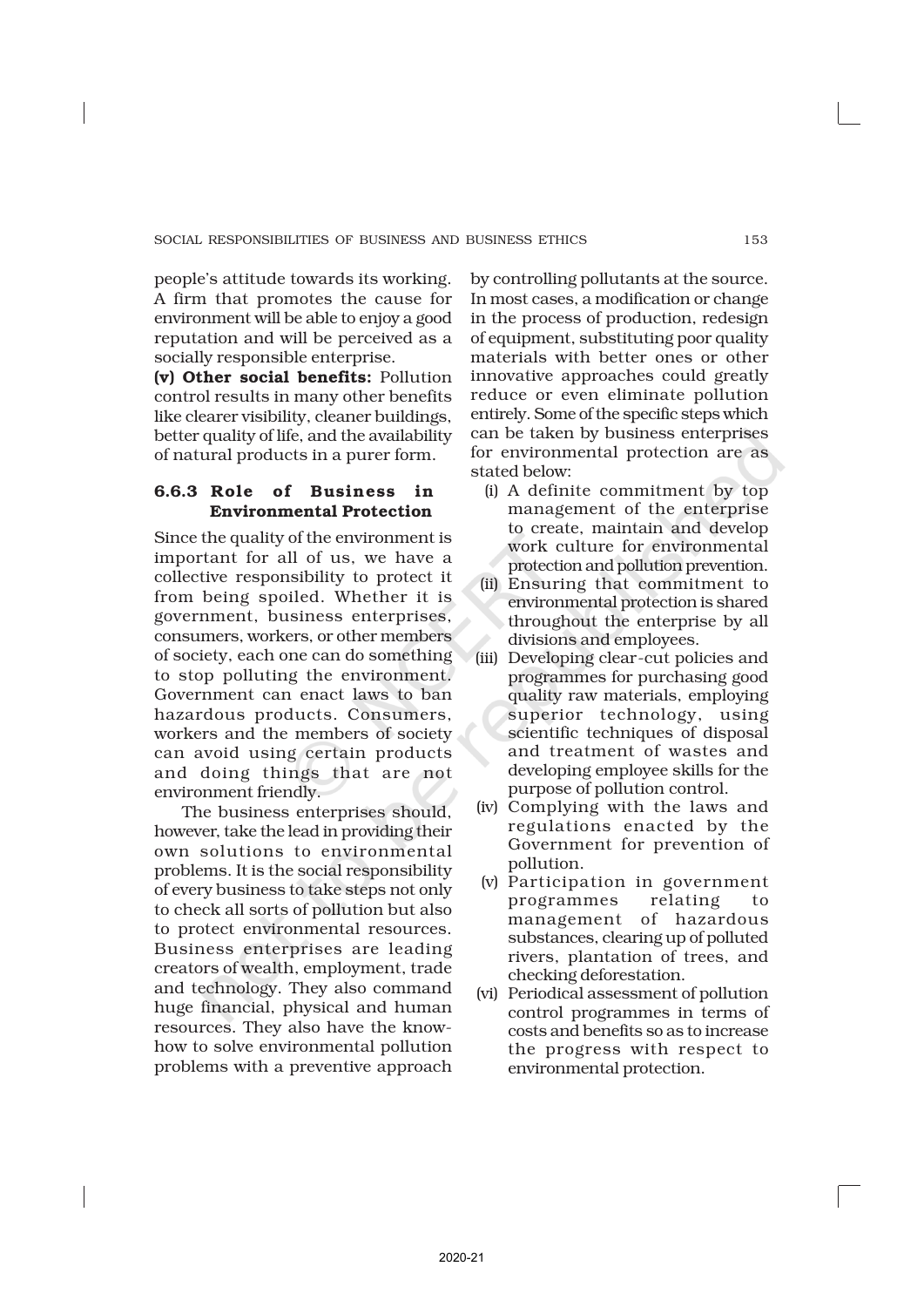(vii) Arranging educational workshops and training materials to share technical information and experience with suppliers, dealers and customers to get them actively involved in pollution control programmes.

# 6.7 BUSINESS ETHICS

From the social point of view, business exists to supply goods and services to the people. From the individual point of view, the primary objective of a business firm is to earn profit. One may expect that the individual goals of the firm would not be in conflict with the objectives of society. However, business enterprises are run by human beings whose decisions and actions may not always be in accordance with the expectations of society. An enterprise may be good in terms of economic performance (like revenue, costs and profits) but poor in terms of social performance like supplying products of reasonable quality and at reasonable prices. This raises the question of what is right or wrong from society's point of view. The answer to this question is important because business enterprises are products of and are influenced by society. They have to interpret and adjust to the preferences or values of society. The subject matter of ethics is concerned with establishing linkages between individual good and social good.

### Environmental Protection in India (Steps by the Government)

- 1. Laws: The directive principles of state policy in the Constitution of India lay emphasis on protection of environment. Some of the laws enacted are as under:
	- i. The Wildlife Protection Act, 1972
	- ii. The Water (Prevention and Control of Pollution) Act, 1974 amended in 1974 and 1988
	- iii. The Air (Prevention and Control of Pollution) Act, 1974 amended in 1974 and 1988
	- iv. The Environment (Protection) Act, 1986
	- v. The Forests (Conservation Act, 1980 amended in 1988
	- vi. The Hazardous Wastes Act, 1989
- 2. Regulations: Administrative orders/policy guidelines have been laid down by the government. A separate Department of Environment, Government of India was created in 1980.
- 3. Certain regulatory bodies or quasi-judicial authorities have been established such as:
	- National Afforestation and Eco-development Board, and
	- National Wastelands Development Board
- 4. Manufacturing units have been closed in cities. High Court of Delhi ordered shifting of manufacturing units out of Delhi and closing them. Similarly, courts have ordered removal of foundaries from Agra city, and shifting of manufacturing factories from Kanpur.
- 5. Various programmes on environment education, and seminars on creating awareness and resource are being organised regularly.
- 6. Government has also laid down Environment Action Plan (EAP).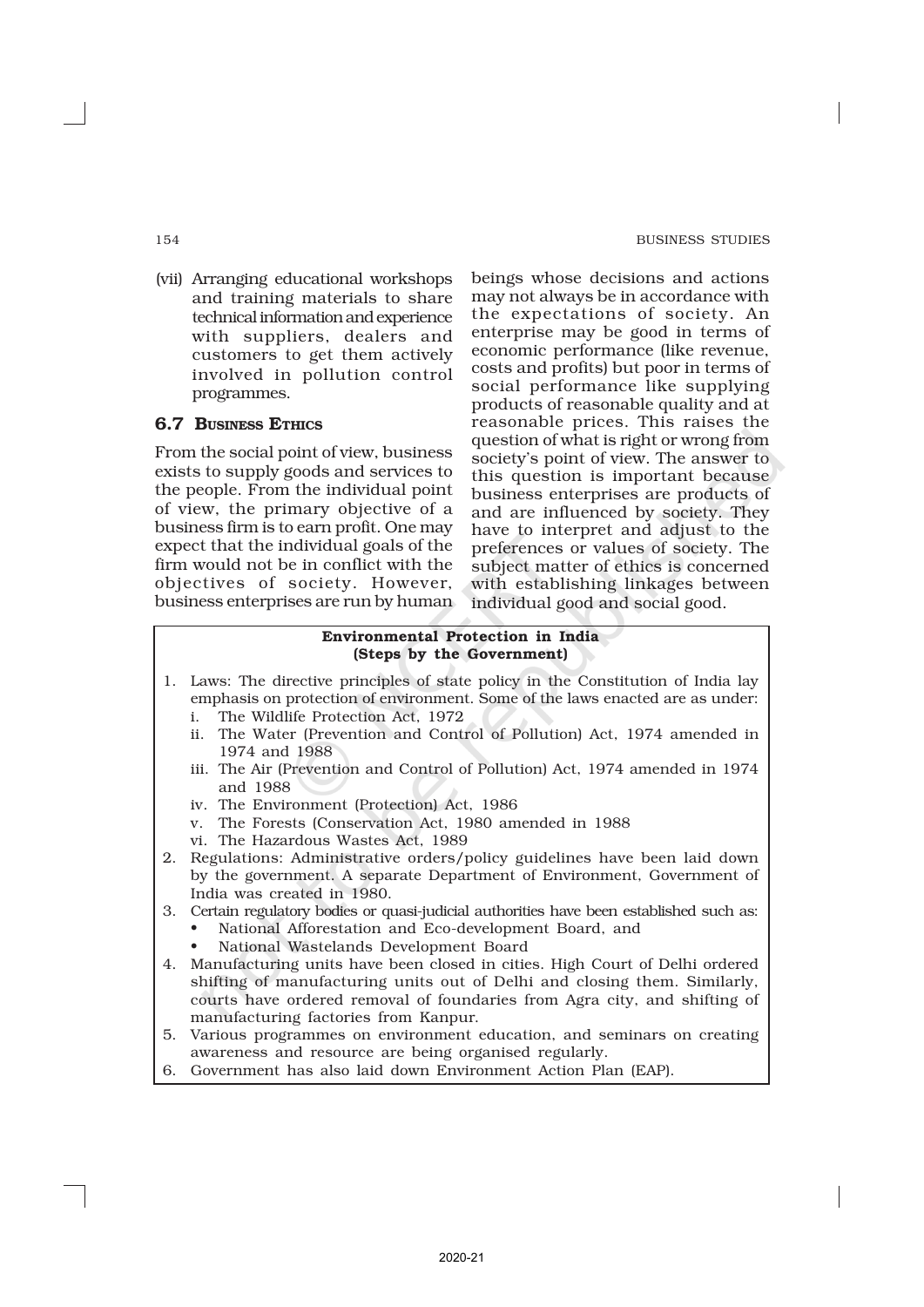### 6.7.1 CONCEPT OF BUSINESS ETHICS

The word 'ethics' has its origin in the Greek word 'ethics' meaning character; norms, ideals or morals prevailing in a group or society. Ethics is concerned with what is right and what is wrong in human behaviour judged on the basis of a standard form of conduct/ehaviour of individuals, as approved by society in a particular field of activity. Ethics may be viewed as the entire body of moral values that society attaches to the actions of human beings. Ethics can also refer to codes or other system for controlling means so that they serve human ends. Ethical standards are often enacted into laws. But ethical behaviour is just and fair conduct which goes beyond observing laws and government regulations. It means adhering to moral principles, being guided by particular values, and behaving in a way people ought to act. The set of principles called ethics may be written or unwritten codes or principles governing a professional or human activity.

Business ethics concerns itself with the relationship between business objectives, practices, and techniques and the good of society. Business ethics refer to the socially determined moral principles which should govern business activities. A few examples of business ethics are: charging fair prices from customers, using fair weights for measurement of commodities, giving fair treatment to workers and earning reasonable profits. A businessperson behaves ethically when her or his actions are upright and serve the

interests of society. This, of course, also applies to those not in business. The essential difference is perhaps that businesspersons by virtue of their widespread control over society's resources have a much greater effect on what happens in a society than persons in other areas of activity do. Business people and politicians are expected to have higher standards over and above other people. This is perhaps the price they pay for being allowed to make decisions on behalf of society.

There is a growing realisation all over the world that ethics is vitally important for every business and for the progress of any society. Ethical business is good business. Ethical business behaviour improves public image, earns people's confidence and trust, and leads to greater success. Ethics and profits go together in the long run. Ethics alone, and not government or laws, can make a society great. An ethically responsible enterprise develops a culture of caring for people and environment and commands a high degree of integrity in dealing with others. Ethical activity is indeed valuable in itself, for its own sake, because it enhances the quality of our lives and that of the work we do.

# 6.7.2 Elements of Business Ethics

Since ethical business behaviour is good for both the business enterprise and society, it makes sense to discuss how the enterprises can foster ethics in their dayto-day working. Some of the basic elements of business ethics while running a business enterprise are as follows: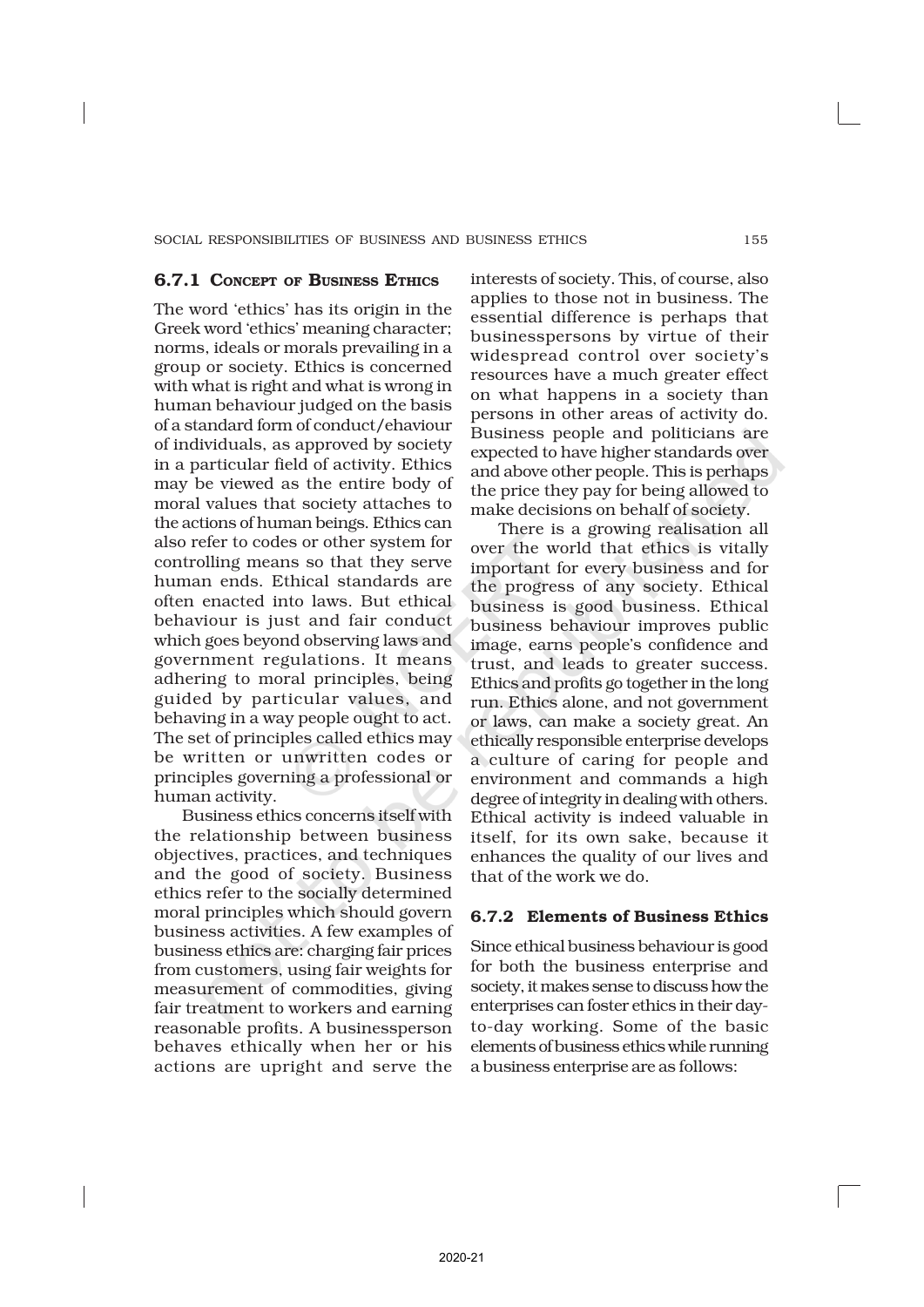(i) Top management commitment: Top management has a crucial role in guiding the entire organisation towards ethically upright behaviour. To achieve results, the Chief Executive Officer (CEO) and other higher level managers need to be openly and strongly committed to ethical conduct. They must give continuous leadership for developing and upholding the values of the organisation.

(ii) Publication of a 'Code': Enterprises with effective ethics programmes do define the principles of conduct for the whole organisation in the form of written documents which is referred to as the "code". This generally covers areas such as fundamental honesty and adherence to laws; product safety and quality; health and safety in the workplace; conflicts of interest; employment practices; fairness in selling/marketing practices; and financial reporting.

(iii) Establishment of compliance mechanisms: In order to ensure that actual decisions and actions comply with the firm's ethical standards, suitable mechanisms should be

established. Some examples of such mechanisms are: paying attention to values and ethics in recruiting and hiring; emphasising corporate ethics in training; auditing performance regularly to analyse the degree of compliance; and instituting communication systems to help employees report incidents of unethical behaviour.

(iv) Involving employees at all levels: It is the employees at different levels who implement ethics policies to make ethical business a reality. Therefore, their involvement in ethics programmes becomes a must. For example, small groups of employees can be formed to discuss the important ethics policies of firms and examine attitudes of employees towards these policies.

(v) Measuring results: Although it is difficult to accurately measure the end results of ethics programmes, the firms can certainly audit to monitor compliance with ethical standards. The top management team and other employees should then discuss the results for further course of action.

### Ground Rules of Ethics

The following are some of the universal virtues which every human being should imbibe, develop and practise to be ethical in life:

- (a) Be trustworthy
- (b) Have respect for others
- (c) Own responsibility
- (d) Be fair in dealings
- (e) Be caring towards the well-being of others
- (f) Prove to be a good citizen through civil virtues and duties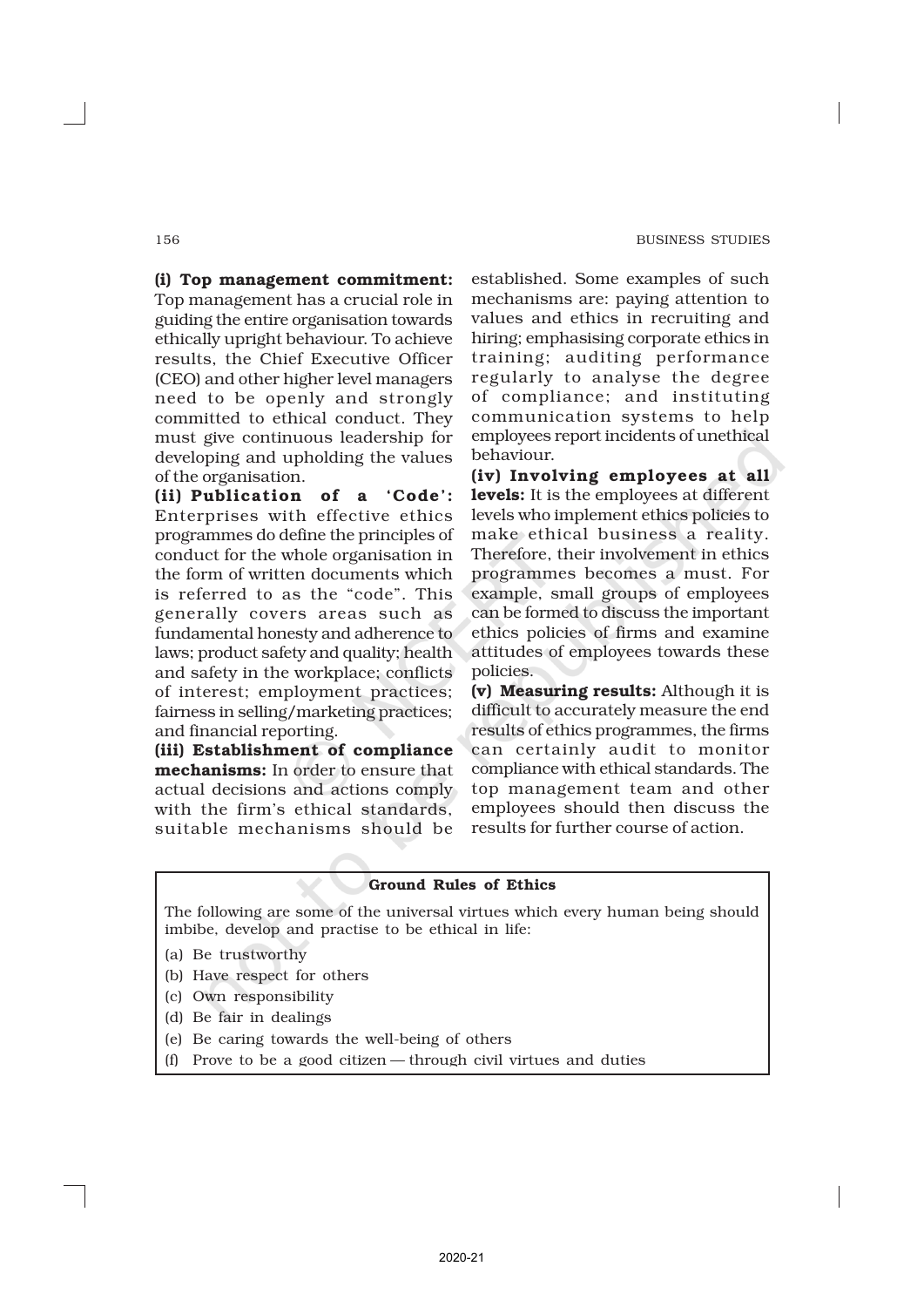# Key Terms

Social responsibility Water pollution Business ethics Environment Noise pollution Legal responsibility Environmental protection Air pollution Ethics Pollution Land pollution Code of ethics

### **SUMMARY**

Concept of social responsibility: Social responsibility of business refers to its obligation to take those decisions and perform those actions which are desirable in terms of the objectives and values of our society.

Need for social responsibility: Need for social responsibility of business arises both because of firm's interest and the interest of society. However, there are arguments both for and against social responsibility.

Arguments for social responsibility: Major arguments are: (i) justification for existence and growth, (ii) long-term interest and image of the firm, (iii) avoidance of government regulation, (iv) maintenance of orderly society, (v) availability of resources with business, (vi) converting problems into opportunity, (vii) better environment for doing business, and (viii) holding the business responsible for social problems.

Arguments against social responsibility: Major arguments against social responsibility are: (i) violation of profit maximisation objective, (ii) burden on consumers, (iii) lack of social skills and (iv) lack of broad public support.

Reality of social responsibility: Reality of social responsibility is that, despite differing arguments relating to social responsibility, business enterprises are concerned with social responsibility because of the influence of certain external forces. These forces are: (i) threat of public regulation, (ii) pressure of labour movement, (iii) impact of consumer consciousness, (vi) development of social standard for businessmen, (v) development of business education, (vi) relationship between social interest and business interest, and (vii) development of professional, managerial class.

Social responsibility towards different interest groups: Business enterprises have responsibility towards (i) shareholders or owners, (ii) workers, (iii) consumers and (iv) government and community giving fair return on and safety of investment to shareholders, providing opportunities to workers for meaningful work, supplying right quality and quantity of goods and services to consumers and paying to the government, and protecting natural environment are some of the social responsibilities of business.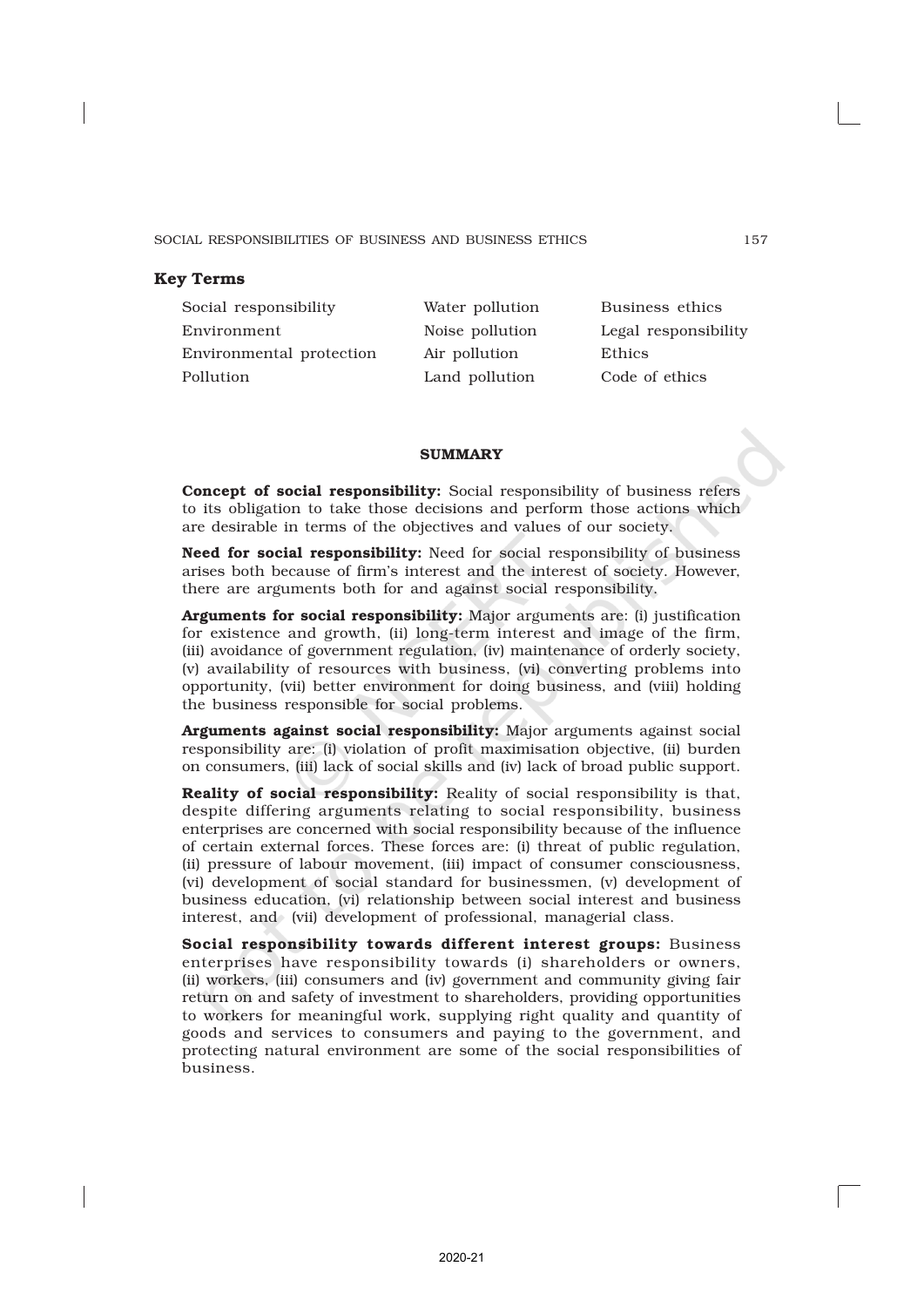Business and environment protection: Protection of the environment is a serious issue that confronts managers and decision makers. The environment is defined as the totality of man's surroundings — both natural and man-made. Pollution — the injection of harmful substances into the environment is, in fact, largely the result of industrial production. Pollution has harmful effects both for human life and the life of other species.

Causes of Pollution: Among the various sources of pollutions, industry is a major generator of waste in terms of both its quantity and toxicity. Many business enterprises have been responsible for causing air, water, land and noise pollution.

Need for pollution control: Important reasons which make a case for pollution control are: (i) reduction of health hazards, (ii) reduced risk of liability, (iii) cost savings (iv) improved public image, and (v) other social benefits.

Role of business in environmental protection: Each member of society can do something to protect the environment. The business enterprises should, however, take the lead in providing their own solutions to environmental problems. Some of the steps that they can take are: top management commitment, clear-out policies and programmes, abiding by government regulations, participation in government programmes, periodical assessment of pollution control programmes, and proper education and training of concerned people.

Concept of business ethics: Ethics is concerned with what is right and what is wrong in human behaviour judged on the basis of socially determined standards of behaviour. Business ethics concerns itself with relationship between objectives, practices, and techniques and the good of society. Ethics is important for every business.

Elements of business ethics: An enterprise can foster ethics at the workplace by following basic elements of business ethics, such as (i) top management's commitment, (ii) publication of a establishment of compliance mechanism, (iv) involving employees at all levels and (v) measuring results.

### EXERCISES

### Short Answer Questions

- 1. What do you understand by social responsibility of business? How is it different from legal responsibility?
- 2. What is environment? What is environmental pollution?